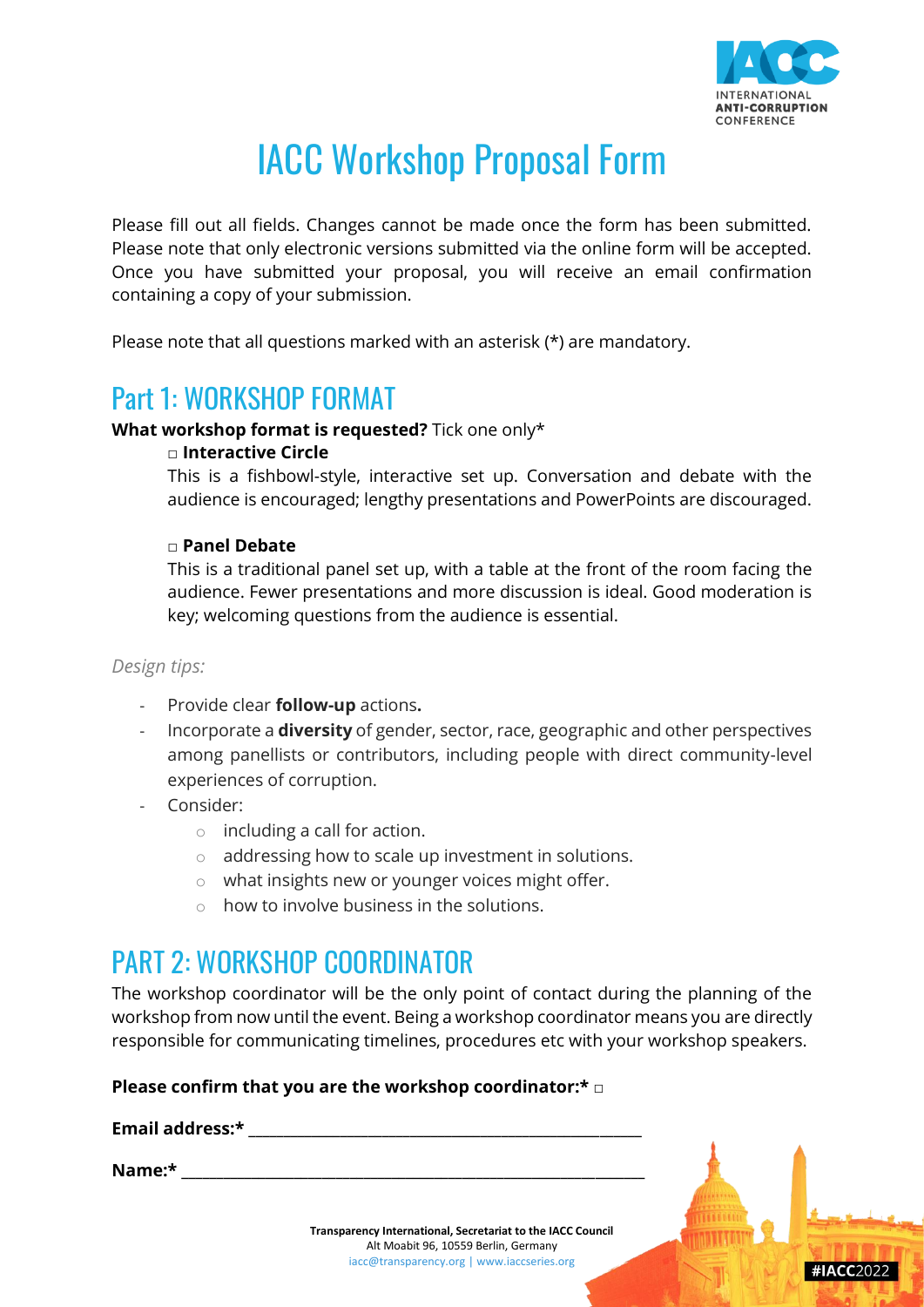

#IACC2022

#### **Position & Organisation:\* \_\_\_\_\_\_\_\_\_\_\_\_\_\_\_\_\_\_\_\_\_\_\_\_\_\_\_\_\_\_\_\_\_\_\_\_\_\_\_\_\_\_\_\_\_**

**Is your participation confirmed for this workshop ?:\*** □ Yes □ No

**Do you need to secure a visa for entry to enter the US?** □ Yes □ No □ Don't Know

**Have you attended an IACC before?:\***   $\Box$  Yes  $\Box$  No

**If yes which IACC?:\* \_\_\_\_\_\_\_\_\_\_\_\_\_\_\_\_\_\_\_\_\_\_\_\_\_\_\_\_\_\_\_\_\_\_\_\_\_\_\_\_\_\_\_\_\_\_\_\_\_\_\_\_**

**Short Bio:** *Max 1000 characters*

**If you tweet or blog, include the details here and we will follow!**

*\_\_\_\_\_\_\_\_\_\_\_\_\_\_\_\_\_\_\_\_\_\_\_\_\_\_\_\_\_\_\_\_\_\_\_\_\_\_\_\_\_\_\_\_\_\_\_\_\_\_\_\_\_\_\_\_\_\_\_\_\_\_\_\_\_\_\_\_\_\_\_\_\_\_\_\_\_\_\_\_\_*

\_\_\_\_\_\_\_\_\_\_\_\_\_\_\_\_\_\_\_\_\_\_\_\_\_\_\_\_\_\_\_\_\_\_\_\_\_\_\_\_\_\_\_\_\_\_\_\_\_\_\_\_\_\_\_\_\_\_\_\_\_\_\_\_\_\_\_\_\_\_\_\_

## Part 3: WORKSHOP THEMATIC FOCUS

**Workshop Title** (Creative titles are welcome!)\*

**To which of the following Global Challenges or special tracks does this workshop belong?** (Tick 1 box only) *Please review [https://iaccseries.org/20th-iacc/agenda/theme](https://iaccseries.org/20th-iacc/agenda/theme-agenda-tracks/)[agenda-tracks/](https://iaccseries.org/20th-iacc/agenda/theme-agenda-tracks/) for details on the themes below.*

- □ **Uprooting corruption: Global security demands a global response**
- □ **Defending the defenders: Those who uncover the truth and stand against corruption and violations of human rights**
- □ **Building the path towards a fair and sustainable future**
- □ **Overcoming corruption in the race against the climate crisis**
- □ **Ending criminal networks, dark markets and cross-border crimes**
- □ **Fighting greed, kleptocrats, oligarchs and cracking down on money laundering and the enablers**
- □ **Special "In Focus" Track: The future of the fight against corruption**

**Transparency International, Secretariat to the IACC Council** Alt Moabit 96, 10559 Berlin, Germany [iacc@transparency.org |](mailto:iacc@transparency.org) [www.iaccseries.org](http://www.iaccseries.org/)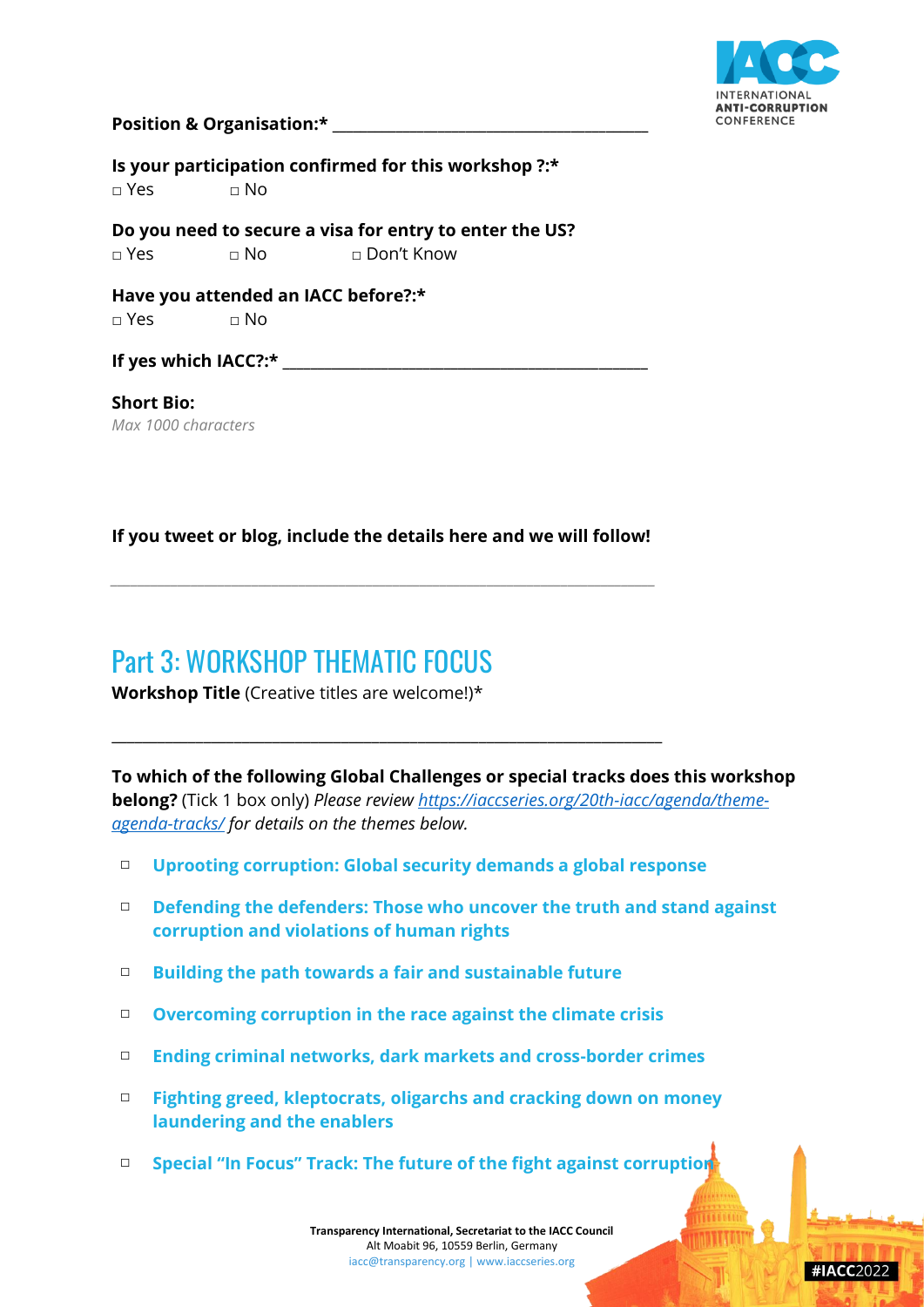

 $\#IACC$ 2022

**Or would you like to propose a solution to a different corruption challenge? Go ahead!** 

**\_\_\_\_\_\_\_\_\_\_\_\_\_\_\_\_\_\_\_\_\_\_\_\_\_\_\_\_\_\_\_\_\_\_\_\_\_\_\_\_\_\_\_\_\_\_\_\_\_\_\_\_\_\_\_\_\_\_\_\_\_\_\_\_\_\_\_\_\_\_\_\_\_\_\_\_\_\_\_\_\_\_\_\_\_\_\_\_\_\_\_\_\_\_\_\_\_\_\_**

**Describe your workshop and what is new about it** (please include the aims and objectives)**\*** *Max 800 words*

**Briefly outline the corruption angle** (Why is this topic relevant to the fight against corruption?)**\*** *Max 300 words*

**Who is your target audience?** *Max 150 words*

**What is the envisaged impact and how will you follow up?\***

*Max 150 words*

### Part 4: WORKSHOP EXPERTS

Please fill in the details of the team you're planning to build for this workshop.

### **MODERATOR or FACILITATOR\***

**Name: \_\_\_\_\_\_\_\_\_\_\_\_\_\_\_\_\_\_\_\_\_\_\_\_\_\_\_\_\_\_\_\_\_\_\_\_\_\_\_\_\_\_\_\_\_\_\_\_\_\_\_\_\_\_\_\_\_\_\_\_\_\_\_\_\_\_**

**Position & Organisation: \_\_\_\_\_\_\_\_\_\_\_\_\_\_\_\_\_\_\_\_\_\_\_\_\_\_\_\_\_\_\_\_\_\_\_\_\_\_\_\_\_\_\_\_\_**

**Is their participation confirmed for this workshop?** 

□ Yes □ No

**Transparency International, Secretariat to the IACC Council** Alt Moabit 96, 10559 Berlin, Germany [iacc@transparency.org |](mailto:iacc@transparency.org) [www.iaccseries.org](http://www.iaccseries.org/)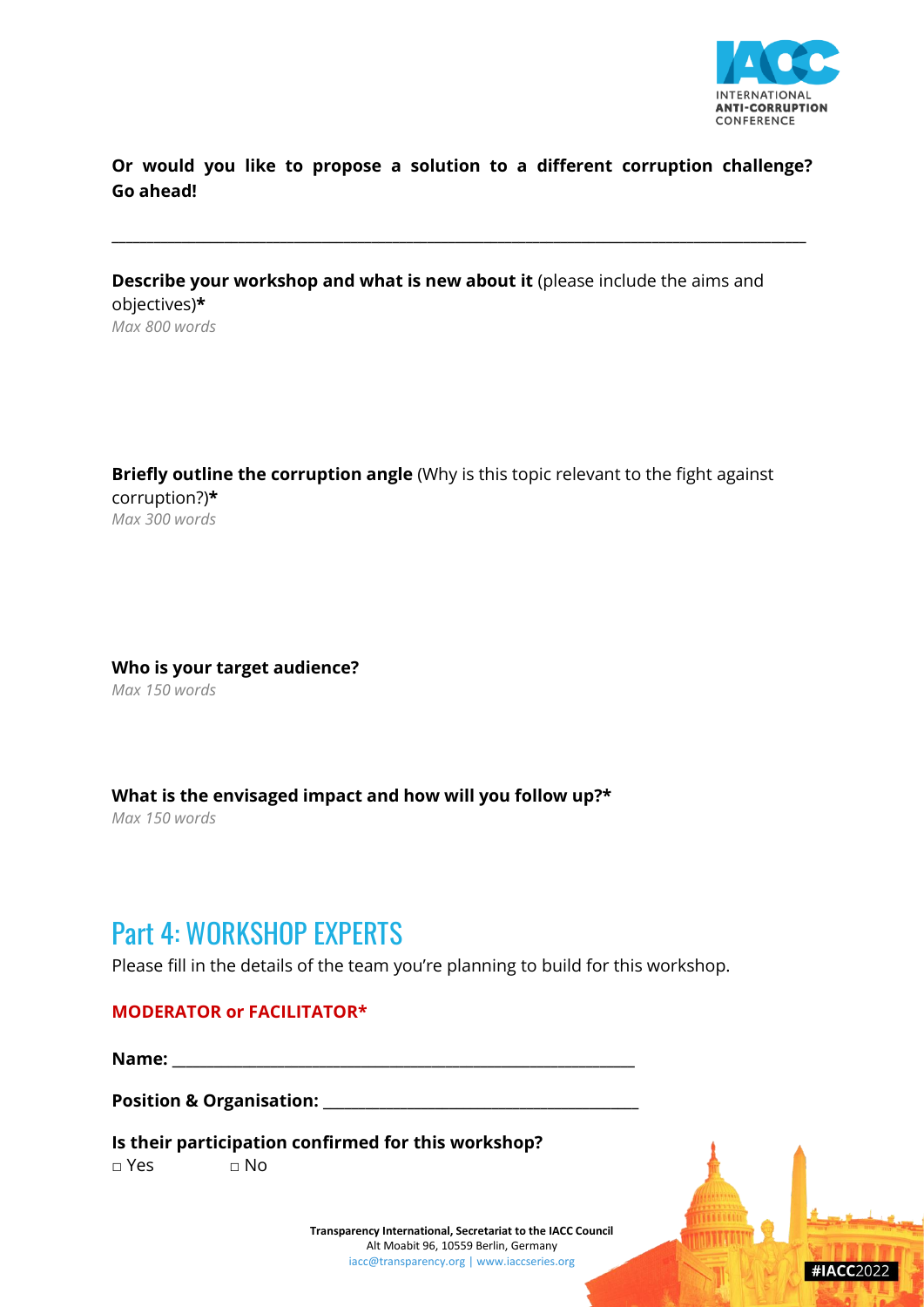

 $\text{HACC}$ 2022

**Email address: \_\_\_\_\_\_\_\_\_\_\_\_\_\_\_\_\_\_\_\_\_\_\_\_\_\_\_\_\_\_\_\_\_\_\_\_\_\_\_\_\_\_\_\_\_\_\_\_\_\_\_\_\_\_\_\_\_**

**Do they need to secure a visa to enter the US?** □ Yes □ No □ Don't Know

**Short Bio:** If your moderator likes to tweet or blog, include the details here and we will follow!

*Max 150 words*

**RAPPORTEUR (PERSON CAPTURING KEY INSIGHTS, MESSAGES & ACTION POINTS)**\* Note! The Rapporteur's workshop report will be published under the author's name and actively published though various channels.

**Name: \_\_\_\_\_\_\_\_\_\_\_\_\_\_\_\_\_\_\_\_\_\_\_\_\_\_\_\_\_\_\_\_\_\_\_\_\_\_\_\_\_\_\_\_\_\_\_\_\_\_\_\_\_\_\_\_\_\_\_\_\_\_\_\_\_\_**

**Position & Organisation: \_\_\_\_\_\_\_\_\_\_\_\_\_\_\_\_\_\_\_\_\_\_\_\_\_\_\_\_\_\_\_\_\_\_\_\_\_\_\_\_\_\_\_\_\_**

**Is their participation confirmed for this workshop?**   $\Box$  Yes  $\Box$  No

**Email address: \_\_\_\_\_\_\_\_\_\_\_\_\_\_\_\_\_\_\_\_\_\_\_\_\_\_\_\_\_\_\_\_\_\_\_\_\_\_\_\_\_\_\_\_\_\_\_\_\_\_\_\_\_\_\_\_\_**

**\_\_\_\_\_\_\_\_\_\_\_\_\_\_\_\_\_\_\_\_\_\_\_\_\_\_\_\_\_\_\_\_\_\_\_\_\_\_\_\_\_\_\_\_\_\_\_\_\_\_\_\_\_\_\_\_\_\_\_\_\_\_\_\_\_\_\_\_\_\_\_\_\_\_\_**

**Do they need to secure a visa to enter the US?** □ Yes □ No □ Don't Know

**Through what channels will you publish and publicise the workshop report?** 

### **EXPERT #1\***

**Name: \_\_\_\_\_\_\_\_\_\_\_\_\_\_\_\_\_\_\_\_\_\_\_\_\_\_\_\_\_\_\_\_\_\_\_\_\_\_\_\_\_\_\_\_\_\_\_\_\_\_\_\_\_\_\_\_\_\_\_\_\_\_\_\_\_\_**

**Position & Organisation: \_\_\_\_\_\_\_\_\_\_\_\_\_\_\_\_\_\_\_\_\_\_\_\_\_\_\_\_\_\_\_\_\_\_\_\_\_\_\_\_\_\_\_\_\_**

**\_\_\_\_\_\_\_\_\_\_\_\_\_\_\_\_\_\_\_\_\_\_\_\_\_\_\_\_\_\_\_\_\_\_\_\_\_\_\_\_\_\_\_\_\_\_\_\_\_\_\_\_\_\_\_\_\_\_\_\_\_\_\_\_\_\_\_\_\_\_\_\_\_\_\_**

**Is their participation confirmed for this workshop?**   $\Box$  Yes  $\Box$  No

|  |  | <b>Topic of discussion:</b> |
|--|--|-----------------------------|
|--|--|-----------------------------|

**Do they need to secure a visa to enter the US?**

□ Yes □ No □ Don't Know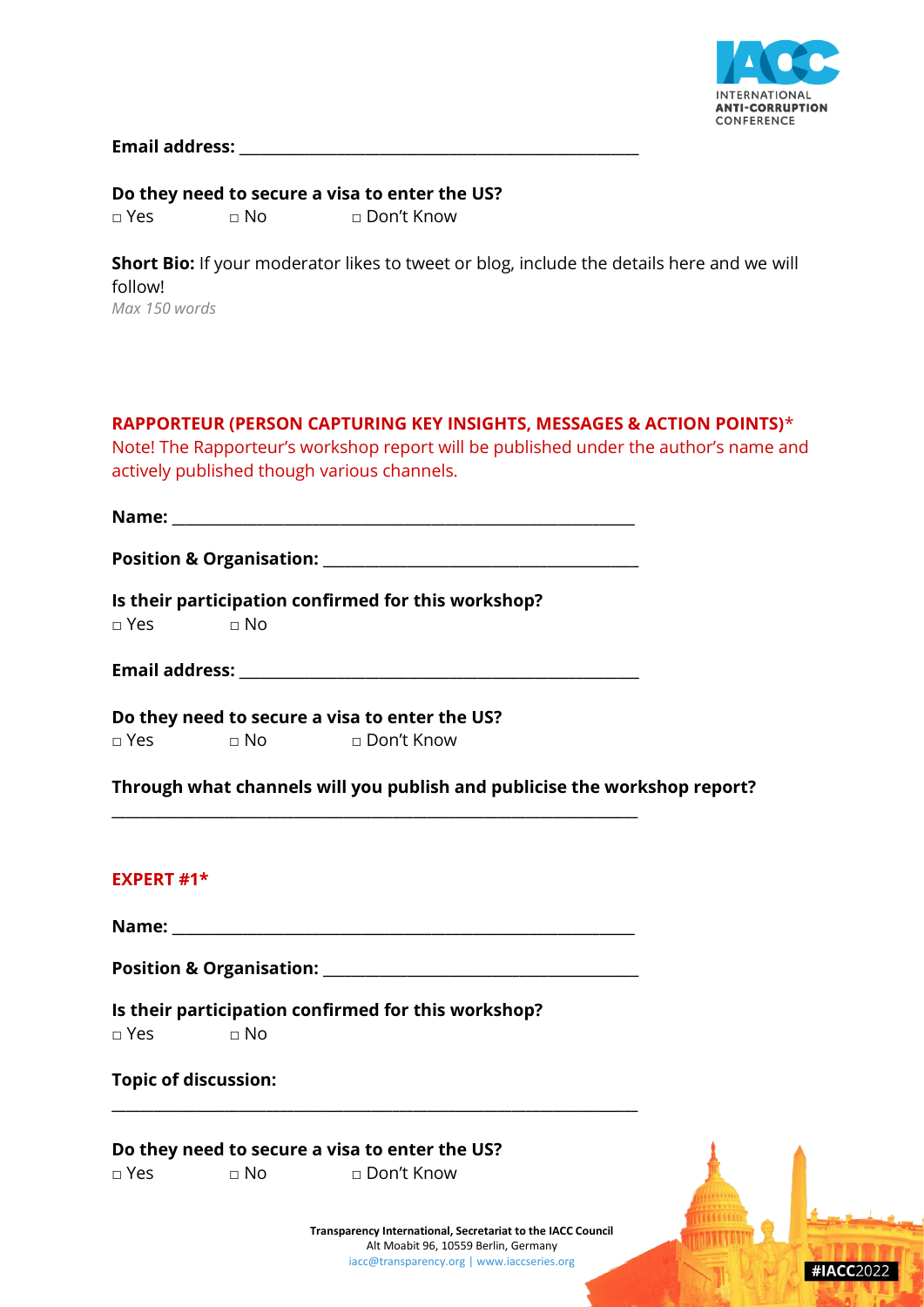

 $\#IACC2022$ 

#### **EXPERT #2\***

| Name:                               |  |
|-------------------------------------|--|
| <b>Position &amp; Organisation:</b> |  |

**\_\_\_\_\_\_\_\_\_\_\_\_\_\_\_\_\_\_\_\_\_\_\_\_\_\_\_\_\_\_\_\_\_\_\_\_\_\_\_\_\_\_\_\_\_\_\_\_\_\_\_\_\_\_\_\_\_\_\_\_\_\_\_\_\_\_\_\_\_\_\_\_\_\_\_**

**Is their participation confirmed for this workshop?** 

□ Yes □ No

**Topic of discussion:**

**Do they need to secure a visa to enter the US?**

### **EXPERT #3\***

**Name:**  $\frac{1}{\sqrt{2\pi}}$ 

**Position & Organisation: \_\_\_\_\_\_\_\_\_\_\_\_\_\_\_\_\_\_\_\_\_\_\_\_\_\_\_\_\_\_\_\_\_\_\_\_\_\_\_\_\_\_\_\_\_**

**\_\_\_\_\_\_\_\_\_\_\_\_\_\_\_\_\_\_\_\_\_\_\_\_\_\_\_\_\_\_\_\_\_\_\_\_\_\_\_\_\_\_\_\_\_\_\_\_\_\_\_\_\_\_\_\_\_\_\_\_\_\_\_\_\_\_\_\_\_\_\_\_\_\_\_**

**Is their participation confirmed for this workshop?**   $\Box$  Yes  $\Box$  No

### **Topic of discussion:**

**Do they need to secure a visa to enter the US?** □ Yes □ No □ Don't Know

### **EXPERT #4 (optional)**

**Name: \_\_\_\_\_\_\_\_\_\_\_\_\_\_\_\_\_\_\_\_\_\_\_\_\_\_\_\_\_\_\_\_\_\_\_\_\_\_\_\_\_\_\_\_\_\_\_\_\_\_\_\_\_\_\_\_\_\_\_\_\_\_\_\_\_\_**

**Position & Organisation: \_\_\_\_\_\_\_\_\_\_\_\_\_\_\_\_\_\_\_\_\_\_\_\_\_\_\_\_\_\_\_\_\_\_\_\_\_\_\_\_\_\_\_\_\_**

**\_\_\_\_\_\_\_\_\_\_\_\_\_\_\_\_\_\_\_\_\_\_\_\_\_\_\_\_\_\_\_\_\_\_\_\_\_\_\_\_\_\_\_\_\_\_\_\_\_\_\_\_\_\_\_\_\_\_\_\_\_\_\_\_\_\_\_\_\_\_\_\_\_\_\_**

**Is their participation confirmed for this workshop?**  □ Yes □ No

|  |  | <b>Topic of discussion:</b> |
|--|--|-----------------------------|
|--|--|-----------------------------|

#### **Do they need to secure a visa to enter the US?**

□ Yes □ No □ Don't Know